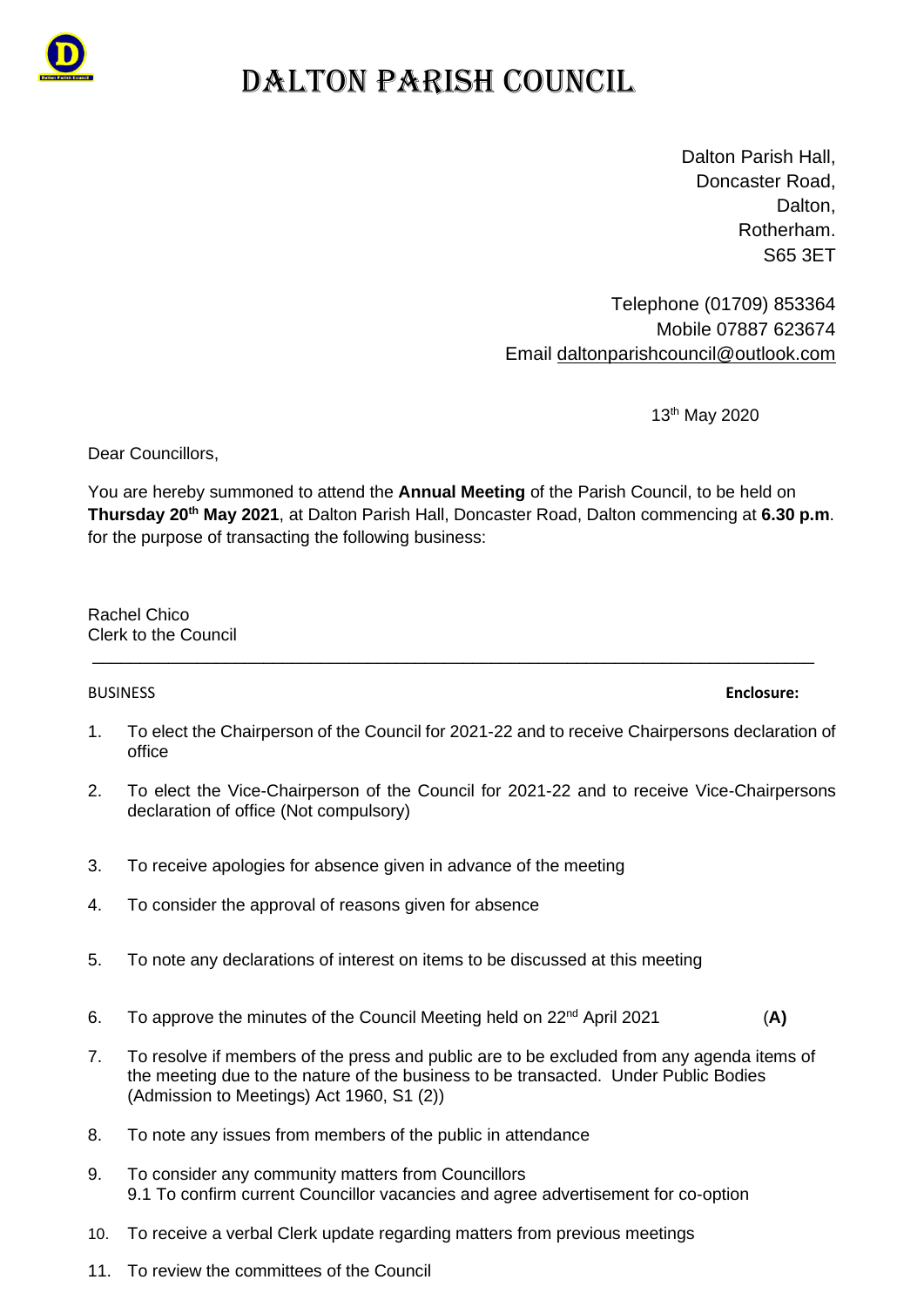

# DALTON PARISH COUNCIL

|     | 11.1 Finance and employment terms of reference<br>11.2 Sunnyside community centre terms of reference                                                                                                                                                                                                                                                                                                                                                                                                                    | (B)<br>(C)                                                                                                                                                                                                                                                                                          |  |
|-----|-------------------------------------------------------------------------------------------------------------------------------------------------------------------------------------------------------------------------------------------------------------------------------------------------------------------------------------------------------------------------------------------------------------------------------------------------------------------------------------------------------------------------|-----------------------------------------------------------------------------------------------------------------------------------------------------------------------------------------------------------------------------------------------------------------------------------------------------|--|
| 12. | To elect members to the Committees of the Council: -<br>12.1 Finance and employment<br>12.2 Sunnyside community centre (4) Councillors (4) Volunteers                                                                                                                                                                                                                                                                                                                                                                   |                                                                                                                                                                                                                                                                                                     |  |
| 13. | To review and approve standing orders                                                                                                                                                                                                                                                                                                                                                                                                                                                                                   | (D)                                                                                                                                                                                                                                                                                                 |  |
| 14. | To review and approve financial regulations                                                                                                                                                                                                                                                                                                                                                                                                                                                                             | (E)                                                                                                                                                                                                                                                                                                 |  |
|     | 15. To elect representatives to Non-Council Committees and Groups: -<br>15.1 South Yorkshire Passenger Transport User Group (1)<br>15.2 YLCA Council Representatives (2)                                                                                                                                                                                                                                                                                                                                                |                                                                                                                                                                                                                                                                                                     |  |
| 16. | To consider financial matters including:-<br>16.1 The authorisation of payment of accounts since the last meeting<br>16.2 To agree the annual standing orders and direct debit payments<br>16.3 To confirm the review of the bank statement to 31 <sup>st</sup> March 2021<br>16.4 To approve any SSCC hours to be paid<br>16.5 To discuss and agree Clerk hours<br>16.7 To agree caretaking hours for SSCC<br>between 3 Councils<br>£400<br>16.10 Allotments<br>16.8.1 Update inclusive of notification of fly tipping | (F)<br>(G)<br>16.6 To discuss and agree update and actions re litter pickers - Contracts / Hours / Terms<br>16.8 To approve increase costs for the works to Old Colliery Wheel, costs to be apportioned<br>16.9 To agree for the SSCC fencing to be moved to Norwood Street Allotments at a cost of |  |
|     | 17. To confirm eligibility for the General Power of Competence<br>17.1 Confirm Dalton Parish Council have a qualified Clerk<br>17.2 Confirm Dalton Parish Council had two thirds elected Councillors<br>17.3 Confirm Dalton Parish Council are eligible for the General Power of Competence                                                                                                                                                                                                                             |                                                                                                                                                                                                                                                                                                     |  |
| 18. | To consider any general correspondence and publications, including: -<br>18.1 To receive a summary and agree any actions for play inspections reports: -<br>18.1.1 Magna Lane<br>18.1.2 Ruby Cook<br>18.1.3 Sunnyside<br>18.2 To consider and resolve any involvement in Rotherham Hospice Sunflower Appeal                                                                                                                                                                                                             |                                                                                                                                                                                                                                                                                                     |  |
|     | 19. To consider planning and licensing matters including new planning applications in Dalton: -                                                                                                                                                                                                                                                                                                                                                                                                                         |                                                                                                                                                                                                                                                                                                     |  |

19.1 Planning: - 16 – 19

None

- 20 To notify Parish Clerk for any matters for inclusion on a future agenda
- 21 To note dates of future committee meetings, events and the next Parish Council Meeting

**Finance and staffing** 1 st July 2021

**Parish Council** 17th June 2021